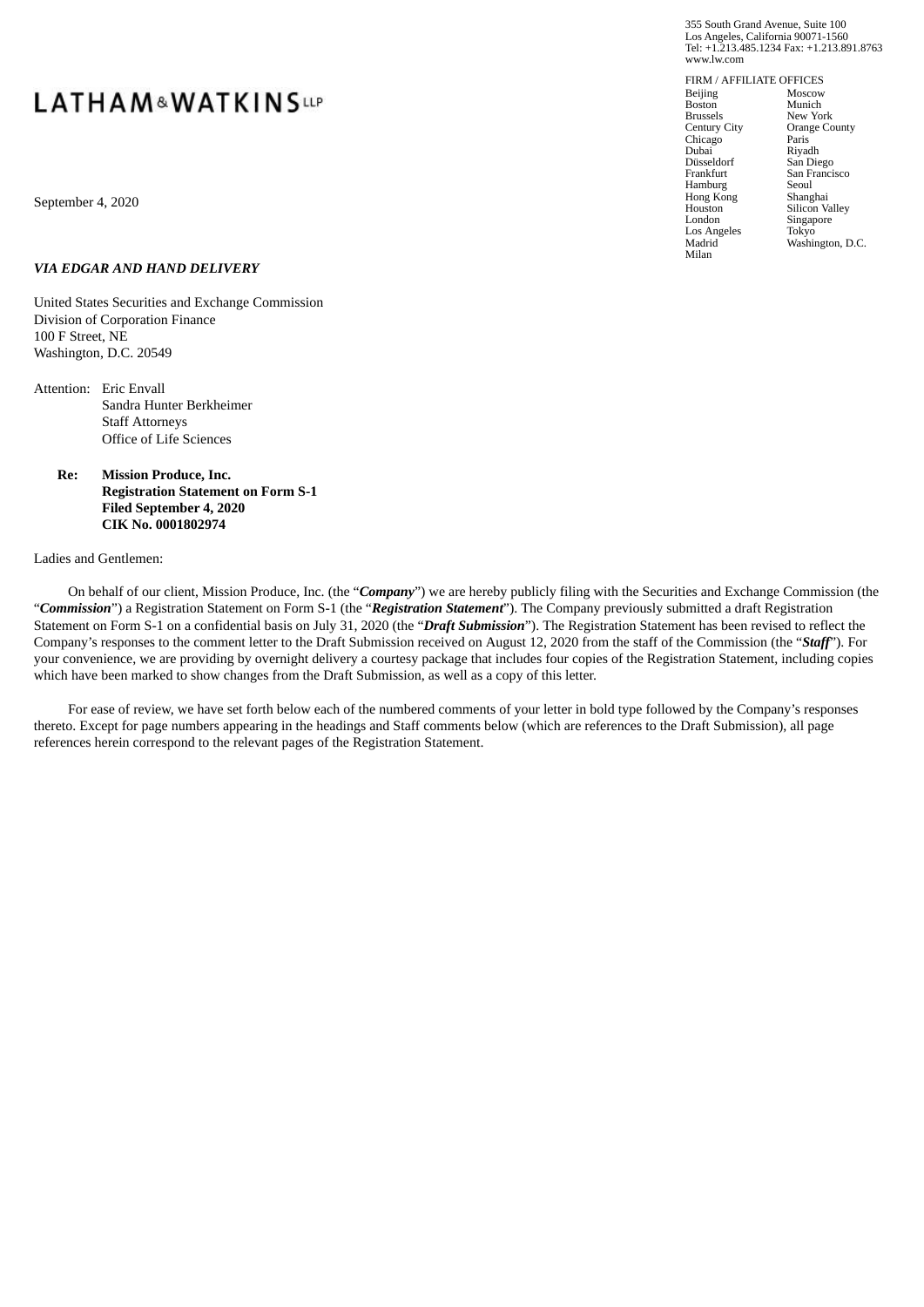## LATHAM&WATKINSue

*Draft Registration Statement on Form S-1 submitted on July 31, 2020*

*Legal Proceedings, page 68*

1. We note your revised disclosure that you have been named as a defendant in a civil complaint that has been filed which asserts that you violated certain wage and labor laws in California. If material, please provide all of the information required by Item 103 of Regulation **S-K.**

*Response*: In response to the Staff's comment, the Company has revised page 69 of the Registration Statement to include the information required by Item 103 of Regulation S-K, including the name of the court or agency in which the proceedings are pending, the date instituted, the principal parties thereto, a description of the factual basis alleged to underlie the proceeding and the relief sought.

### *Unaudited Condensed Consolidated Financial Statements as of and for the Six Months Ended April 30, 2020*

#### *Note 5. Equity Method Investees, Moruga Impairment, page F-8*

2. We see that you determined the fair value of Moruga, Inc. using a combination of the market approach and the income approach. Please revise to provide all of the disclosures required by ASC 820-10-50-2 for non-recurring fair value measurements. In that regard, you should consider disclosing how you weighted the market and income approaches, the significant inputs used in the fair value measurement under both approaches, and quantitative information about any significant unobservable inputs used in the fair value **measurement.**

*Response*: In response to the Staff's comment, the Company has revised the disclosure on pages F-8 and F-9 as follows:

The Company recorded an impairment charge of \$21.2 million to reduce the carrying balance of the investment to its estimated fair value of \$22.2 million during the second quarter of 2020. The fair value of the investment is a Level 3 measurement in the fair value hierarchy and management estimated the fair value of the investment, with the assistance of a third-party valuation specialist, using a combination of the guideline publicly-traded companies ("GPC") method under the market approach and the discounted cash flow ("DCF") method under the income approach. We applied an equal weighting to the value conclusions resulting from the two employed approaches, because there was sufficient information available to estimate the fair value of the investment under both methods.

Under the GPC method, valuation multiples are calculated from the operating data and market metrics of the guideline publicly-traded companies and the selected multiples are evaluated and adjusted based on the strengths and weaknesses of the entity relative to the comparable guideline publicly-traded companies. The most significant input used to estimate the fair value of the investment under the GPC method is the selected Business Enterprise Value ("BEV") to EBITDA multiple. We utilized the derived BEV to